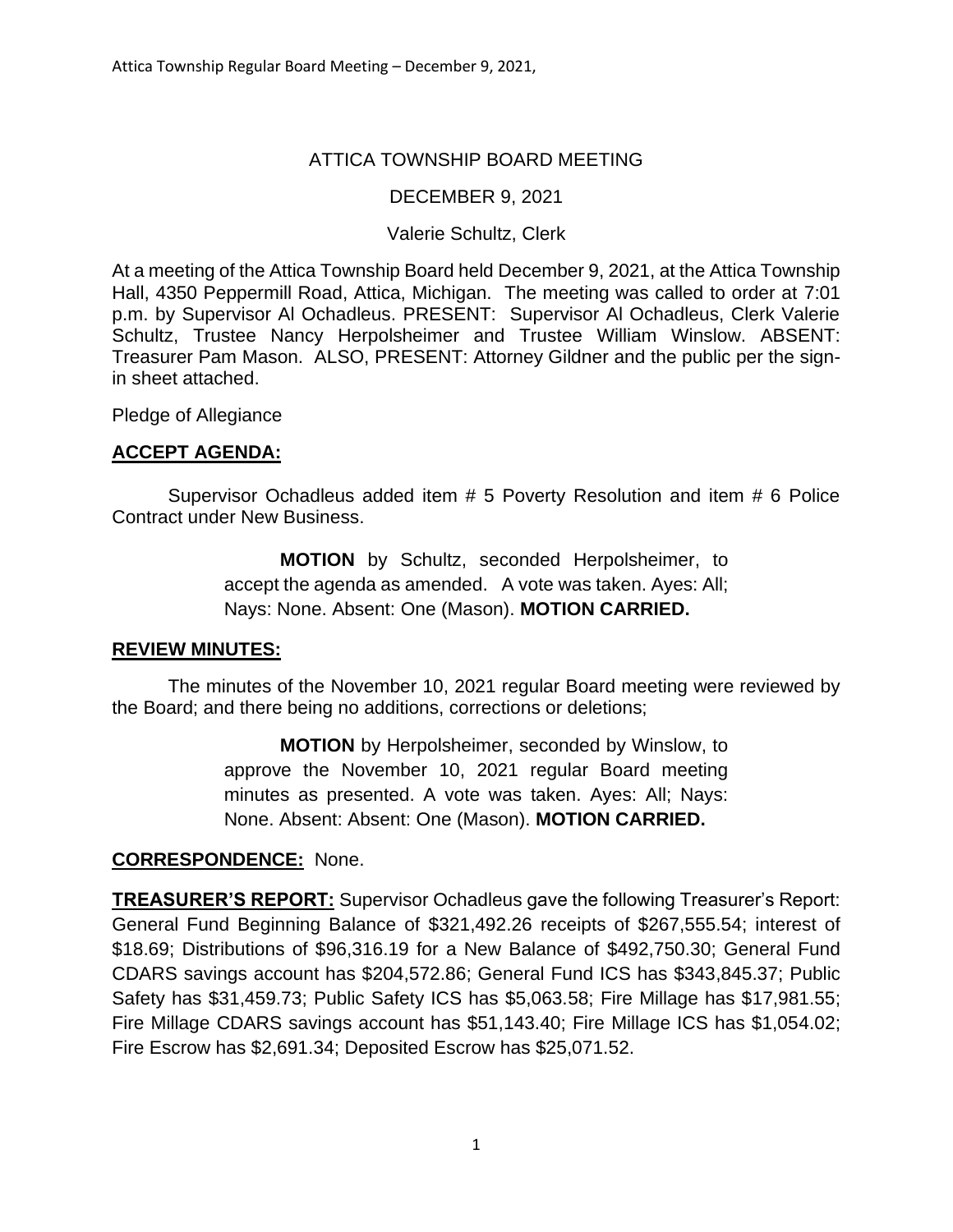**MOTION** by Schultz, seconded by Herpolsheimer, to approve the Treasurer's Report as PRESENTED. A vote was taken. Ayes: All; Nays: None. Absent: One (Mason). **MOTION CARRIED.**

### **POLICE REPORT:**

Officer Dave Barrett gave the following police report: there were 83 calls received in the month of October, with 27 of the calls handled by the Township police.

## **PUBLIC TIME:** None.

### **OLD BUSINESS:** None.

**1.**

### **NEW BUSINESS:**

## **1. Inaccurate Address:**

Supervisor Ochadleus informed the Board that the when Deborah Edgerton, 5850 Belle River Road, applied for a new address, they were given an incorrect address that was carved into a concrete address block. They are requesting compensation for having to have the address block replaced.

> **MOTION** by Herpolsheimer, seconded by Winslow, to grant compensation not to exceed \$500.00 for a new address block. A roll call vote was taken. Winslow: Aye; Herpolsheimer: Aye; Schultz: Aye: Ochadleus: Aye. Ayes: All; Nays: None. Absent: One (Mason). **MOTION CARRIED.**

### **2. Library Trustee Reappointment:**

Re-appoint Deb Miller as to the Ruth Hughes Memorial District Library Board for the term beginning January 01, 2022 through December 31, 2025.

> **MOTION** by Schultz, seconded Winslow, to re-appoint Deb Miller as trustee for Ruth Hughes Memorial District Library board for the term beginning January 01, 2022 through December 31, 2025. A vote was taken. Ayes: All; Nays: None. Absent: One (Mason). **MOTION CARRIED.**

# **3. Voluntary Life Insurance Policy:**

Supervisor Ochadleus informed the Board that the fireman requested to buy additional life insurance through our current policy.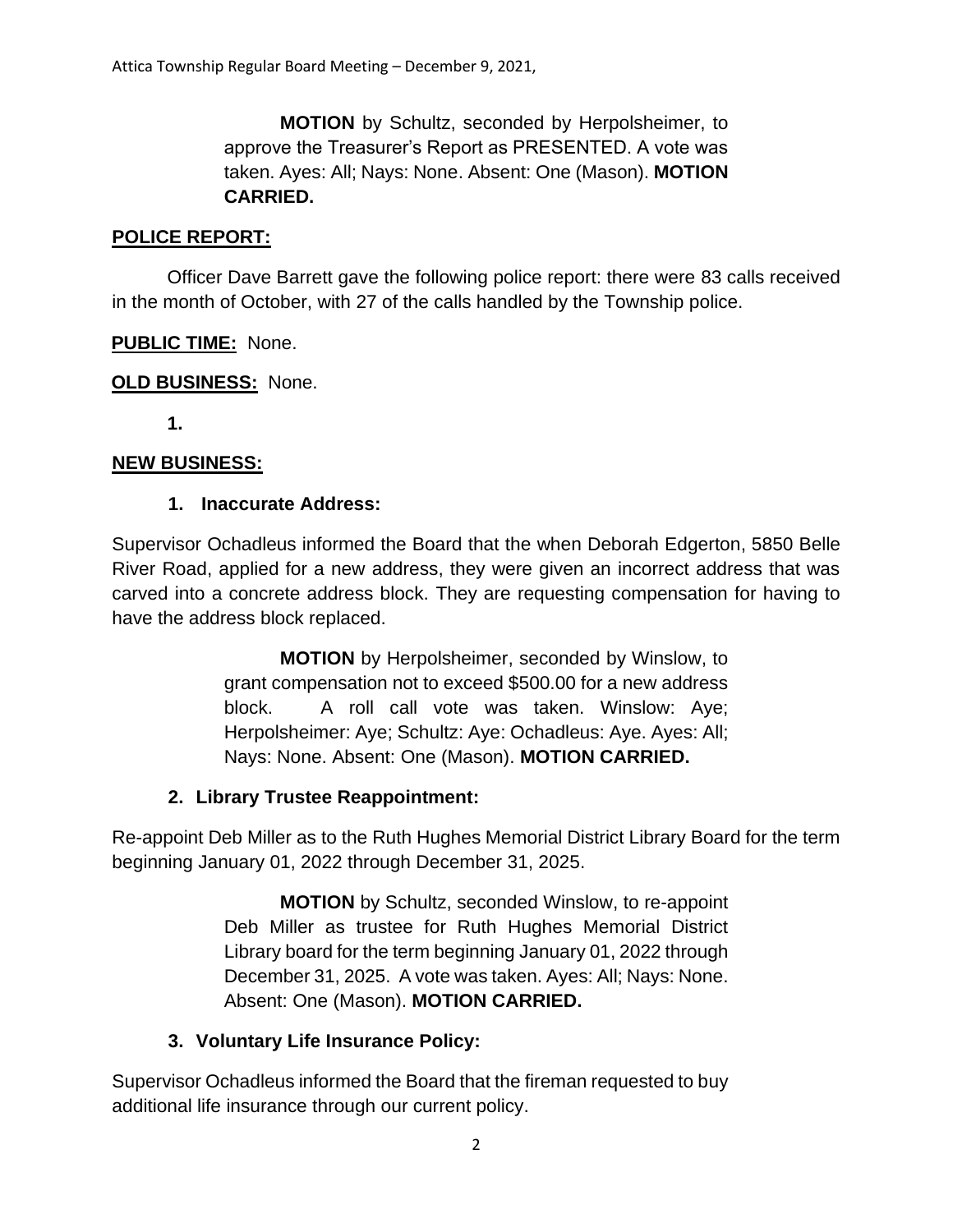**MOTION** by Herpolsheimer, seconded by Schultz, not to offer the option to buy additional life insurance A roll call vote was taken. Herpolsheimer: Aye; Winslow: Nay; Ochadleus: Aye; Schultz: Aye. Ayes: Three; Nays: One. Absent: One (Mason). **MOTION CARRIED.**

# **4. Cemetery Pricing and Adopt Cemetery Policy:**

Sexton Winslow requested the Board consider adopting a new fee structure for cemetery pricing. Supervisor Ochadleus checked with the surrounding Townships on pricing and passed out a cost comparison and Attica rate structure. Attica resident, Mr. Pierce, requested purchasing 20 cemetery lots if possible.

> **MOTION** by Schultz, seconded by Herpolsheimer, to adopt the new fee structure as amended (see attachment). A roll call vote was taken. Schultz: Aye; Herpolsheimer: Aye; Ochadleus: Aye; Winslow: Aye. Ayes: All; Nays: None. Absent: One (Mason). **MOTION CARRIED.**

> **MOTION** by, Schultz seconded by Herpolsheimer, to approve the Attica Township Cemetery Policy #2021-01(see attachment). A vote was taken. Ayes: All; Nays: None. Absent: One (Mason). **MOTION CARRIED.**

# **5. Resolution for Poverty Exemption:**

**MOTION** by Winslow, seconded by Herpolsheimer, to approve the Attica Township Resolution for Poverty Exemption and Asset Test based on the annually updated federal poverty guidelines (see attachment). A vote was taken. Ayes: All; Nays: None. Absent: One (Mason). **MOTION CARRIED.**

# **6. Agreement for Law Enforcement Services:**

Supervisor Ochadleus stated that there was an \$11,000.00 increase over the previous year.

> **MOTION** by Schultz, seconded by Herpolsheimer, to accept the agreement with the Lapeer County Sheriff's Department for Law Enforcement Services for the year 2022 (see attachment). A roll call vote was taken: Herpolsheimer: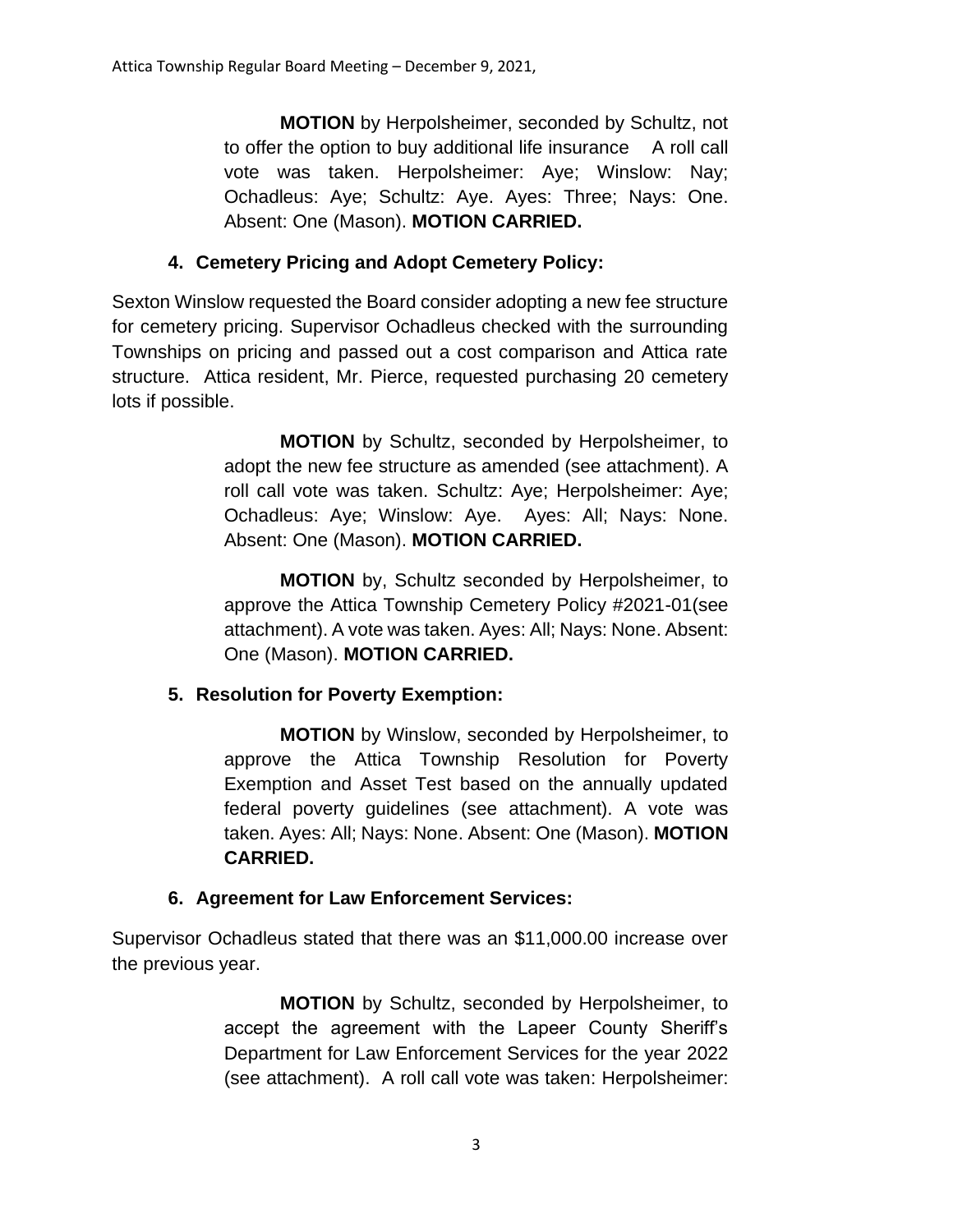Aye; Winslow: Aye; Ochadleus: Aye; Schultz: Aye. Ayes: All; Nays: None. Absent: One (Mason). **MOTION CARRIED.**

#### **COMMITTEE REPORTS:**

- 1. FIRE: None.
- 2. PARK: None.
- 3. PLANNING BOARD: Zoning Administrator Lemons reported:
	- a. The December 16, 2021 Planning Commission meeting has been cancelled.
	- b. 2022 Planning Commission dates are in the packets
- 4. ATTORNEY REPORT: None.
- 5. AMBULANCE: None.
- 7. COMMISSIONER'S REPORT: None.
- 8. BOARD: None.
- 9. PUBLIC TIME: None.

#### **REVIEWING AND PAYING BILLS:**

The bills were reviewed by the Board for the General Fund for the amount of \$101,011.14 (check #22722 through check #22787); the Fire Fund for the amount of \$6,641.82 (check #6176 through check #6204); the Public Safety Fund for the amount of \$11,861.94 (check #1287). For a total of \$119,514.90. There being no further questions:

> **MOTION** by Winslow, seconded by Herpolsheimer, to approve the bills as presented in the amount of \$119,514.90. A roll call vote was taken. Herpolsheimer: Aye; Winslow: Aye; Ochadleus: Aye; Schultz: Aye. Ayes: All; Nays: None. Absent: One (Mason). **MOTION CARRIED.**

There being no further business before the Board, **MOTION** by Winslow, seconded by Herpolsheimer, to adjourn the meeting at 7:47 p.m. A vote was taken. Ayes: All; Nays: None. Absent: One (Mason). **MOTION CARRIED.**